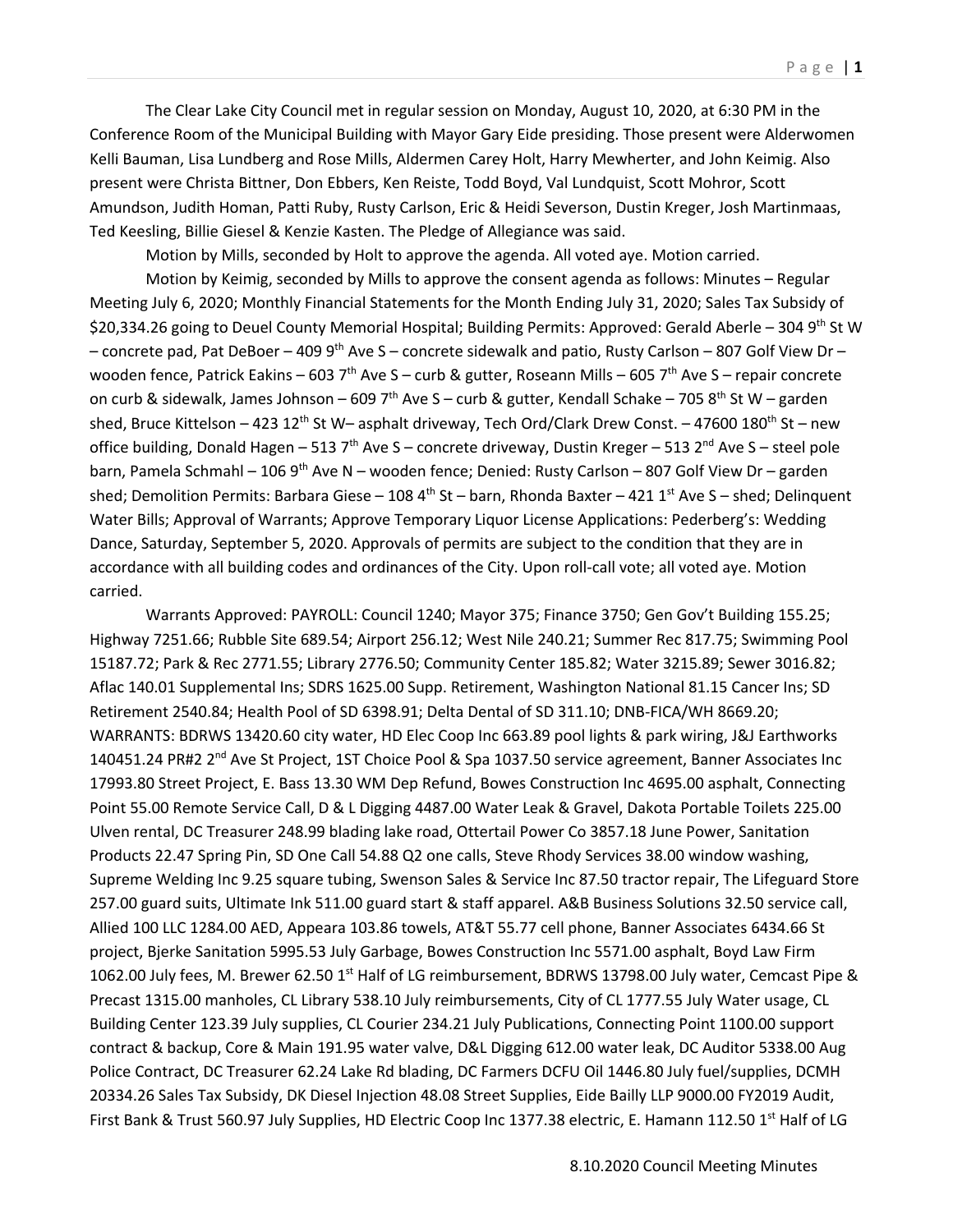Reimbursement, K. Hamann 77.91 2<sup>nd</sup> Half of LG Reimbursement, Hawkins 1884.50 Pool chemicals, ITC 879.42 phone/internet, J. Martinmaas 50.00 WM Dep. Refund, J&J Earthworks, Inc 115956.45 PR#3, J. Ruby 83.10 WM Dep. Refund, K. McDaniel 48.53 WM Dep. Refund, M. Kasten 66.57 2<sup>nd</sup> Half of LG Reimbursement, G. Krause 200.00 CC Deposit Refund, V. Lundquist 61.21 June/July Mileage, M. Mack 200.00 CC Dep Refund, Maynard's Food 607.52 July pool supplies, MidAmerica Books 353.10 Library books, Midwest Truck Parts Inc 45.31 Street Supplies, Milbank Winwater Works 1295.67 water supplies, Northern Safety Co. 89.96 gloves & masks, Northwestern Energy 551.26 Nat. gas, Ottertail Power Co 5281.75 July power, Pomp's Tire Service Inc. 820.84 rubble tire repair, T. Preheim 125.80 2<sup>nd</sup> half of LG reimbursement, SD Dept. of Health 30.00 water testing, S. Ronne 66.57 2<sup>nd</sup> Half of LF reimbursement, SD State Treasurer (SD DOR) 1867.26 July sales tax, Sodak Gardens 199.80 grass seed & trimming, T. Pereau 47.85 WM Dep. Refund, USDA 6107.00 loan payment.

No one appeared for public voice, but Ted Keesling did appear later in the evening to inquire about an invoice he had sent into the city for yard work. This invoice has been sent off to the contractors for the project.

Motion by Holt, seconded by Bauman to convene as the Board of Adjustment. All voted aye. Motion carried.

A public hearing was held for Rusty Carlson who applied for a variance for putting a shed closer to his property line. Motion by Holt, seconded by Mills to approve the variance. Upon roll-call vote; all voted aye. Motion carried.

A public hearing was held for Heidi Severson who applied for a conditional use permit to run a massage business out of her residence. Motion by Holt, seconded by Keimig to approve the conditional use permit. Upon roll-call vote; all voted aye. Motion carried.

A public hearing was held for Shady Maple Trailer Court who applied for a conditional use permit to allow RV trailer inside the trailer park. Josh Martinmaas appeared to voice his concerns against the permit. Motion by Mewherter, seconded by Lundberg to approve the conditional use permit for two years. Upon rollcall vote; all voted aye. Motion carried.

Dustin Kreger came in to ask for the Board of Adjustment's approval on a 30x40 shop with vertical steel siding and 14 ft high walls. Motion by Keimig, seconded by Mills to approve the build. Upon roll-call vote; all voted aye. Motion carried.

Zoning Official, Val Lundquist, met with the council to discuss the request for the possibility of reselling vehicles bought in auctions at 207  $2^{nd}$  Ave S. Mike Corothers was called to clarify a few questions on the new business. Motion by Keimig, seconded by Holt to approve an auto retail business at 207 2<sup>nd</sup> Ave S, under industrial zoning, conditional use #8. Upon roll-call vote the following votes were cast: Bauman-yes; Mills-yes; Holt-yes; Keimig-yes; Lundberg-yes; Mewherter-yes. Motion carried.

Motion by Keimig, seconded by Holt to adjourn as the Board of Adjustment and reconvene as Regular Council. All voted aye. Motion carried.

Billie Giesel & Kenzie Kasten came in to give a recap of the 2020 pool season. They thanked the council for allowing them to have a good season and stated the participation rate was high in both lessons and open swim.

Scott Amundson, with the SD Governor's Office of Economic Development, came in to discuss the benefits of having an economic developer and ready certified sites within a community of our size.

Scott Mohror, of Banner Associates, came in to discuss the change order #2 and pay request #3 for J&J Earthworks for the 2<sup>nd</sup> St project. Motion by Holt, seconded by Mewherter to approve Change Order #2. All voted aye. Motion carried. Motion by Keimig, seconded by Mills to approve Pay Request #3. All voted aye. Motion carried.